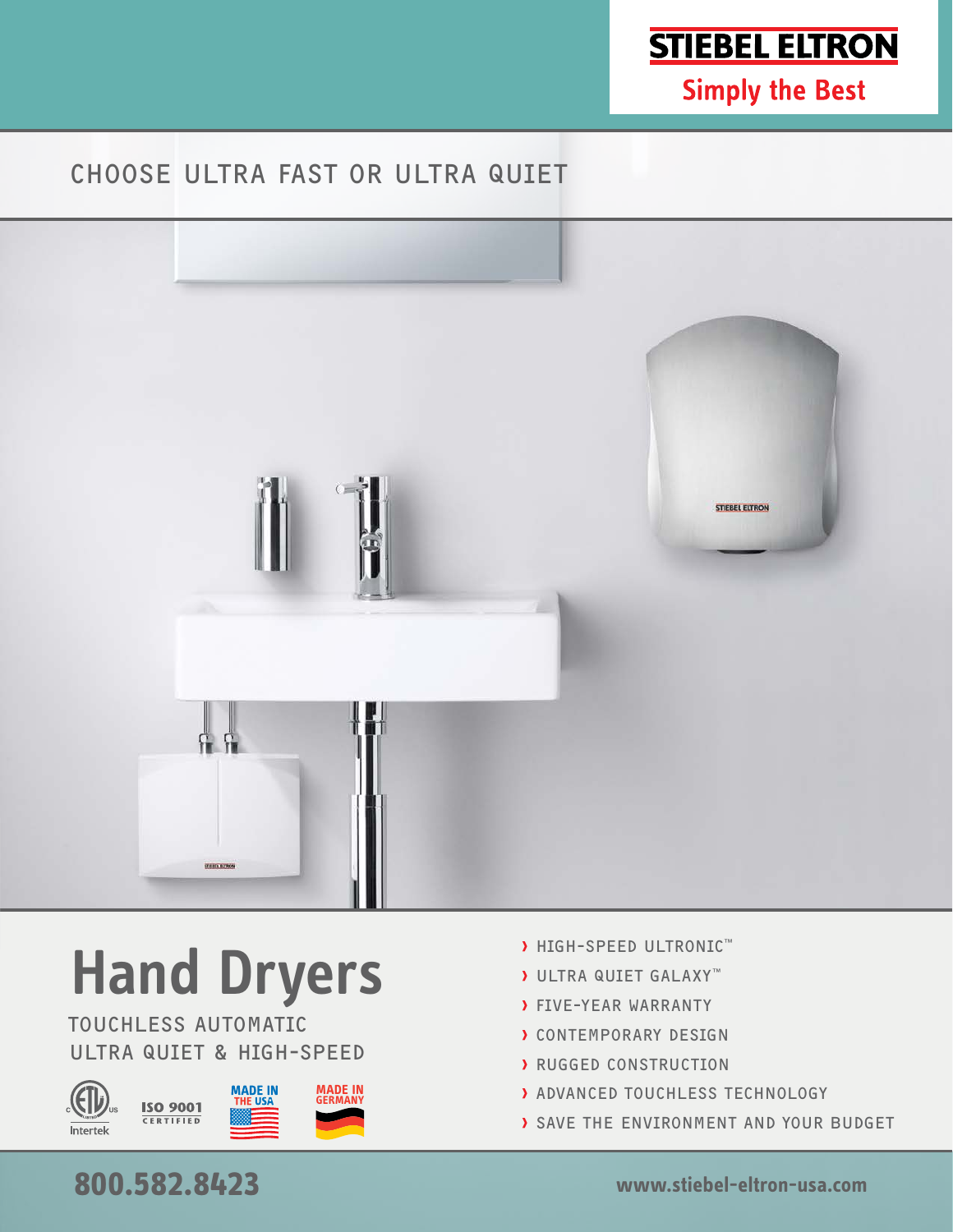## Stylish, quiet and fast hand dryers to complement any rest

#### **Save money, save trees, and promote good hygiene with the contemporary-styled hand dryers from Stiebel Eltron.**

**Touchless Operation** | An infrared proximity sensor turns the unit on and off automatically. Place your hands underneath the unit, and the blower and heating elements are activated. Take your hands away, and the dryer stops running, minimizing the use of electricity compared to a unit that runs for a pre-determined time. This saves energy and operating costs!

**Fast Drying** | A careful selection of air temperature and air speed dries hands quickly every time! Depending upon individual preferences, drying time is within 30 seconds for a Galaxy™ model and 15 seconds for an Ultronic™ model.

**Elegant Design** | Often described as sophisticated, the sleek European designs complement any restroom environment. The contemporary rounded housing prevents objects from being placed on the unit and damaging its surface.

**Rugged Construction** | Both the Galaxy™ and Ultronic™ come in 120 volt and 208/240 volt models. Ultronic™ models all feature cast aluminum housings in two color choices: Alpine White or Stainless Steel. Galaxy<sup>™</sup> models are available in both a cast aluminum housing, recocmended for high traffic areas, or a rugged ABS polycarbonate, for light to medium traffic areas. Both housings come in Alpine White, but aluminum Galaxy™ models are available in an optional Charcoal Gray or Silver Metallic also. All of the three attractive standard colors complement any washroom environment.

**Quiet, Trouble Free Operation** | With a noise level of only 53 dB, the Galaxy<sup>™</sup> is one of the quietest hand dryers on the market. The Ultronic™ is remarkably quiet for a high speed hand dryer at only 82 dB. The Galaxy™ has a brushless motor for an exceptionally long service life. Both the Galaxy™ and Ultronic™ are backed by an industry-leading five-year warranty.

**Easy Installation** | Installation is easy for either model. The cover is simple to remove. Once it is removed, the electric wire is threaded through the knock-out in the back of the unit. The unit is mounted to the wall with four fasteners and the electric wire is connected to the wiring block. The unit is ready for operation once the cover is back in place.



#### **Typical applications include:**

- **› Restaurants**
- **› Office Buildings**
- **› Banks**
- **› Hospitals**
- **› Schools**
- **› Professional Offices**
- **› Hotels**
- **› Malls**
- **› Department Stores**
- **› Gasoline Service Stations**
- **› Prisons**
- **› Airports**
- **› Athletic Stadiums**



**No more paper towel costs or messes.**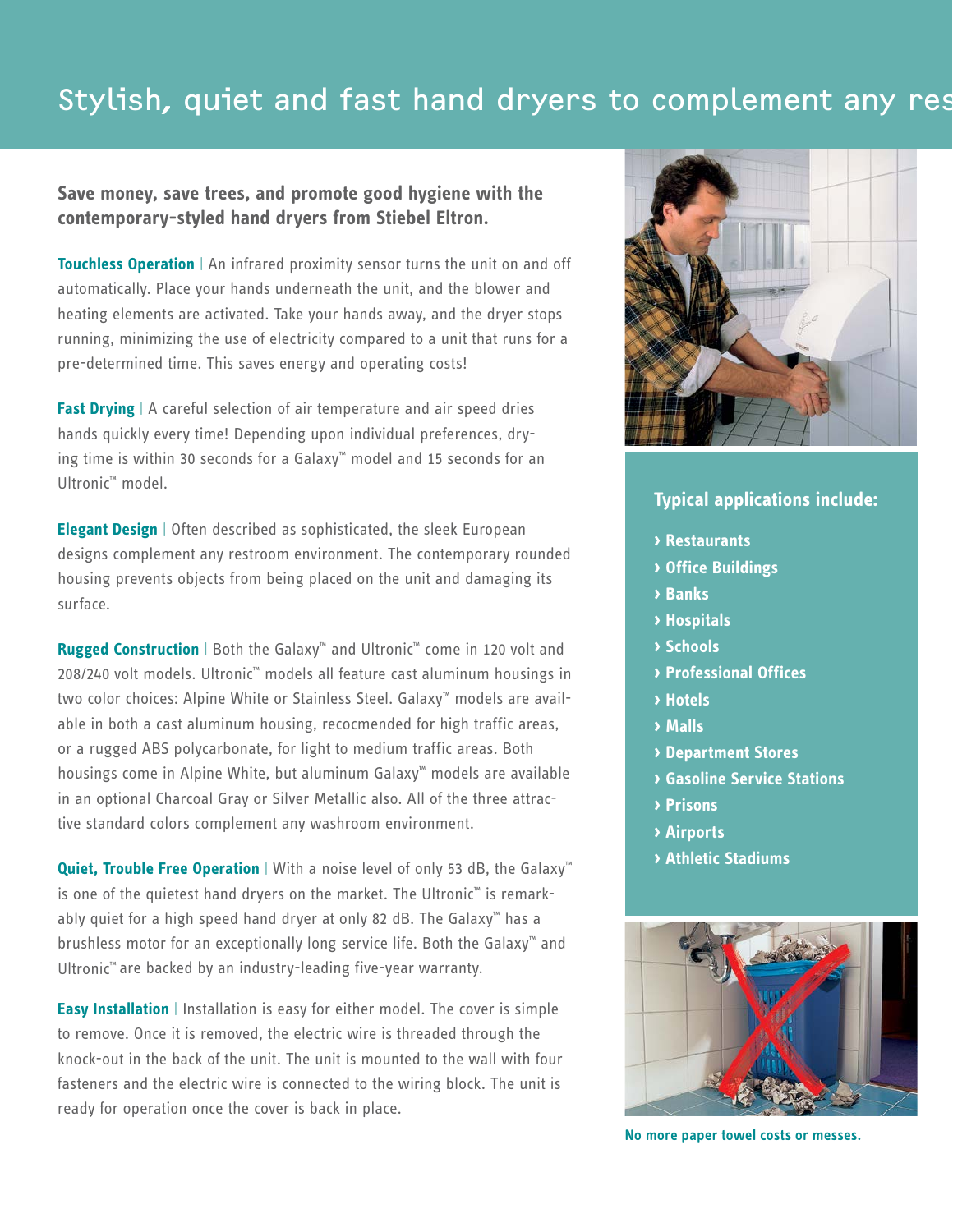## stroom

# **STIEBEL ELTRON**

**Make an environmentally sound decision** to save trees and energy, while putting an end to the paper towel mess in your washrooms.

Hand dryers make good business sense and pay for themselves in a few months. Eliminate the cost of purchasing and restocking paper towels and reduce waste removal costs.

Built by Stiebel Eltron, a world leading manufacturer of technically superior products, Galaxy™ and Ultronic™ touchless automatic hand dryers embody a proud tradition of quality and workmanship to deliver maximum value, efficiency, and reliability.

Complete warranty online.



#### **Touchless Hand Dryers Save Money!**

| <b>STIEBEL ELTRON</b>       |  |
|-----------------------------|--|
| <b>Touchless Hand Drver</b> |  |

Cost per 100 hand dries

**Paper Towels**

Cost per 100 hand dries

|                              | 53.34                             | \$0.07                      |                                   |  |  |
|------------------------------|-----------------------------------|-----------------------------|-----------------------------------|--|--|
| C-fold Paper<br>Towels costs | Cost per 100<br><b>Hand Dries</b> | Electricity cost<br>per kWh | Cost per 100<br><b>Hand Dries</b> |  |  |
| \$32.00                      | 52.67                             | 50.05                       | 50.04                             |  |  |
| \$36.00                      | \$3.00                            | \$0.07                      | 50.06                             |  |  |
| \$40.00                      | \$3.34                            | \$0.09                      | \$0.07                            |  |  |
| 544.00                       | \$3.67                            | \$0.11                      | \$0.09                            |  |  |
| \$48.00                      | 54.00                             | 50.13                       | 50.11                             |  |  |

Cost of drying with paper towels was calculated using 2 towels per each dry (total of 200 paper towels) with a 2400 towel carton. Touchless hand dryer cost was calculated for the Galaxy™ hand dryer at 30 seconds per dry. When making the above comparison, some cost factors in connection with paper towels were not taken into account since they are hard to quantify. However, these additional costs tip the scale even more in favor of a Stiebel Eltron hand dryer.

› labor costs involved in purchasing and restocking paper towel holders

- › labor costs due to having to check paper towel holders periodically
- › added trash removal costs due to paper towel waste

› clean-up of paper towel litter on floors and in toilet bowls

All these added costs are eliminated after making a small initial investment in Stiebel Eltron hand dryers.

#### **Galaxy**™ **Ultra Quiet** | Touchless Automatic Hand Dryer

**MADE IN THE USA** 



**Galaxy**™ Alpine White



**Galaxy**™ **M** Alpine White



**Galaxy**™ **M** Charcoal Gray Metallic



**Galaxy**™ **M** Silver Metallic



**Ultronic**™ **W** Alpine White

**Ultronic**™ **S** Stainless Steel Metallic